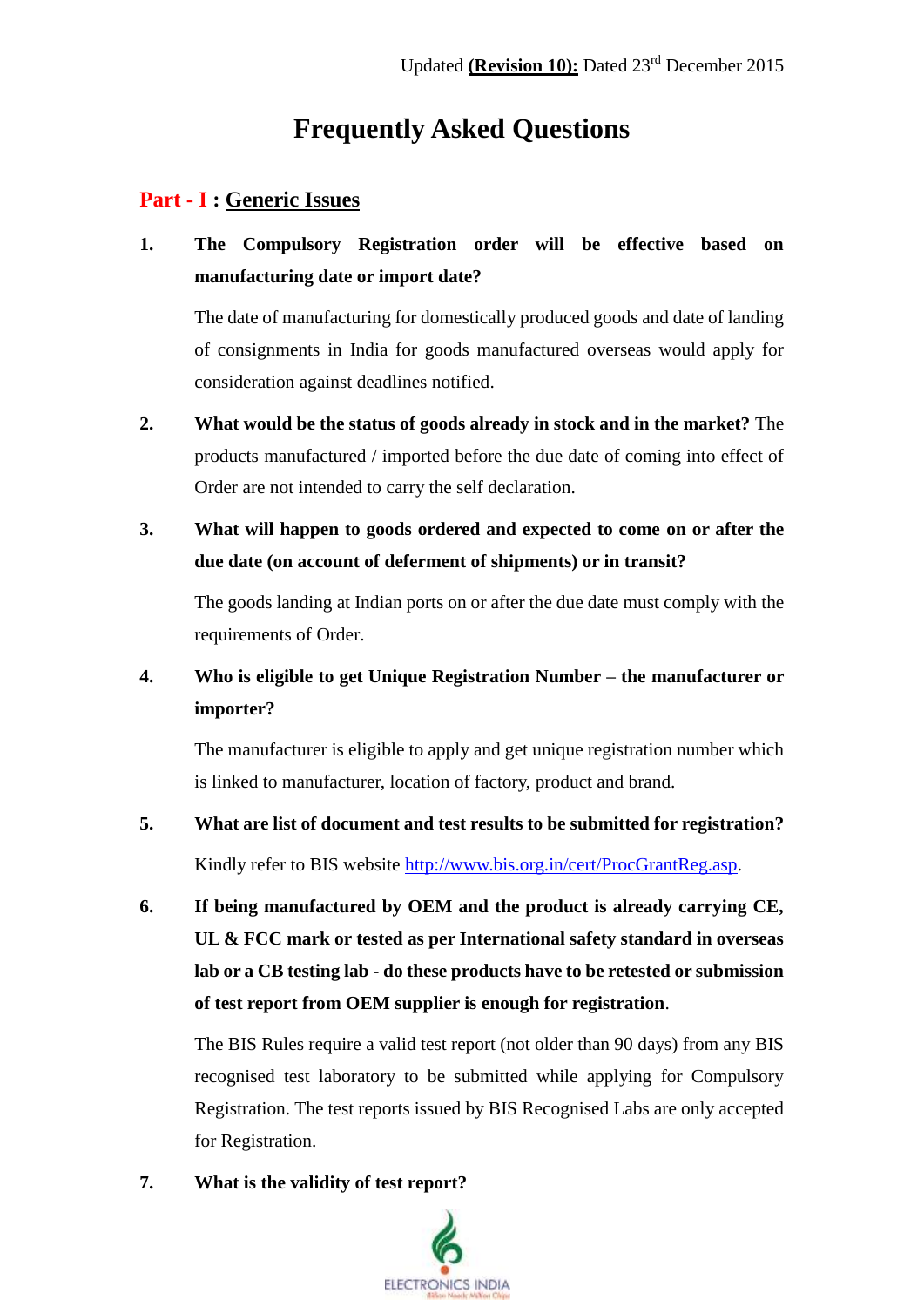As per BIS Rules, the test report shall not be older than ninety days as on the date of submission of application online as well as physical application for registration.

#### **8. Self-declaration mark will be on the product or packaging?**

The Standard Mark/statement shall be placed on the packaging if it is not feasible to place the same on the product for size constraints.

#### **9. What should the label display?**

Label should display "Self-Declaration - Conforming to IS…………., Rxxxxxxxxx", or alternatively, the Standard Mark as notified vide Gazette No. 2559 dated 01<sup>st</sup> December 2015.

## **10. If manufacturer is manufacturing under multiple brands, is registration required for each brand?**

Different brands are required to be registered separately. However, it is feasible to do so based on a common test report, if the product and the manufacturing location are the same.

All brands with respective model numbers should be listed in the test report. Test samples of all brands are not required to be submitted. However, product labels for respective brands must be placed in the test report. Lab may also include statement about coverage of this brand and respective model numbers to be covered based on the representative model tested and the declaration submitted by the manufacturer about multiple brands and respective model numbers. (TAC 37).

Please refer to "Process for Registration" under Registration Scheme available at BIS website [www.bis.org.in.](http://www.bis.org.in/)

# **11. If product is certified at one manufacturing location, is it necessary that registration for that same product manufactured at other locations is done again?**

The unique registration number provided by BIS is for unique manufacturing location. Hence, separate application has to be made for each location and supported with a test report for product from that manufacturing location.

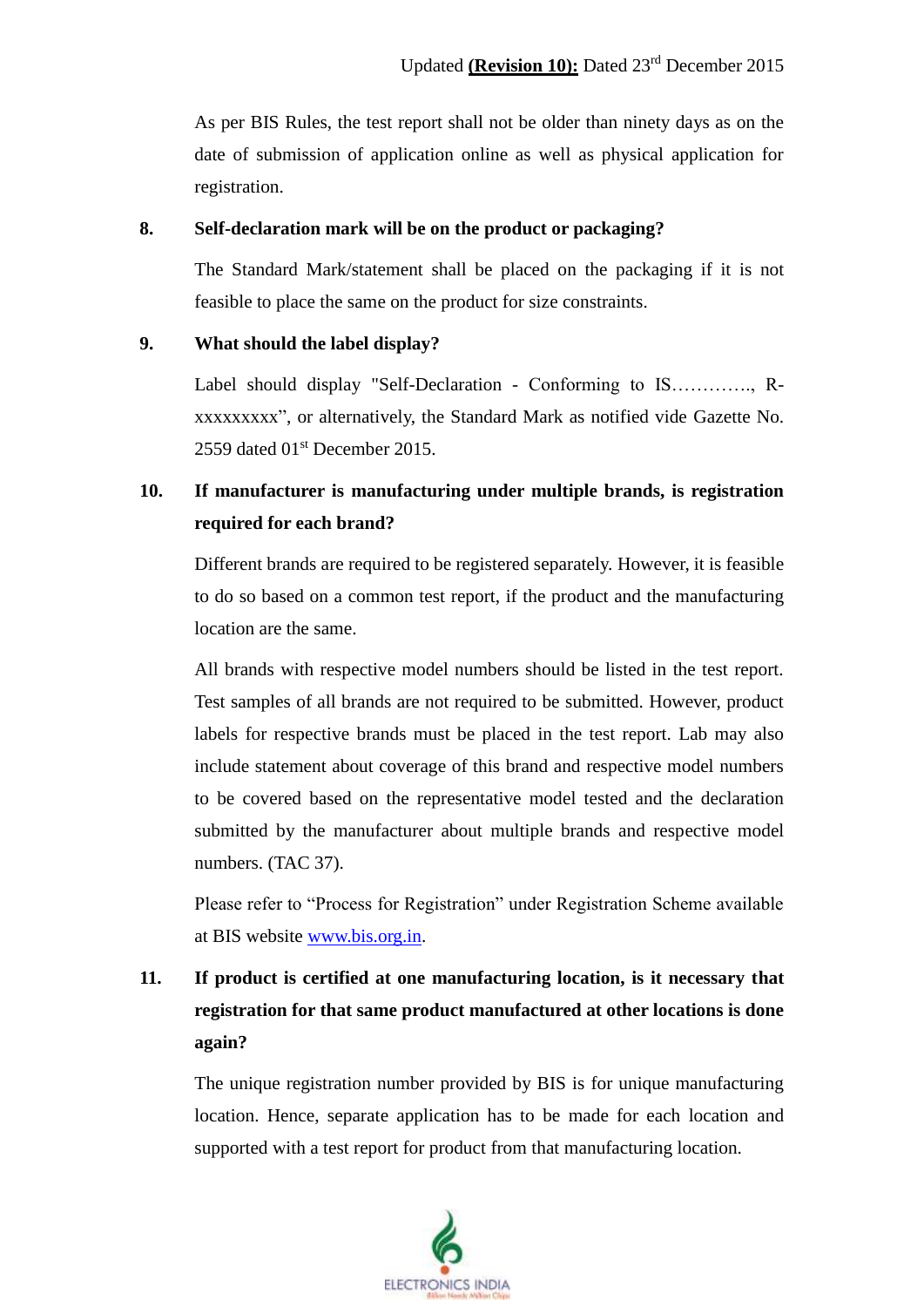#### **12. Who will bear the cost of registration?**

The costs including those of surveillance are to be borne by the registered entity.

#### **13. Is it required to get the product retested from a lab prior to renewal?**

The renewal is done by BIS on submission of renewal application in prescribed format by the registered user. The renewal application along with requisite fee shall be submitted at least one month in advance from the date of expiry of registration. Repeat testing is not specifically envisaged. However, test samples would be picked up for testing during surveillance.

In accordance with para 3 of Order dated 13 Nov. 2014, testing may be needed if test report as per latest version of upgraded standard is not available at the time of renewal.

### **14. Who is liable for testing of imported products – Importer or Foreign Manufacture?**

Once registered by the manufacturing unit, the order allows imports of registered goods by multiple importers. The Registration is for the manufacturers (factory). Hence, it is the responsibility of manufacturer to get the products Registered.

## **15. Will the supplier's test report be good enough for self-declaration for importer or trading company?**

The supplier's test report is not acceptable.

#### **16. What is the process of collecting product from foreign manufacturer?**

It is the responsibility of manufacturer to get the products tested from any BIS recognised laboratory. Such products will be picked up from the market or from the local representative of the foreign manufacturer during surveillance.

#### **17. What is the time period of testing / collection / registration?**

The time period of testing is depending upon the work load of the laboratory chosen by the manufacturer and submission of requisite technical details by the manufacturer for testing the product. Samples for initial registration can be submitted directly to the labs by the Manufacturer. The registration will

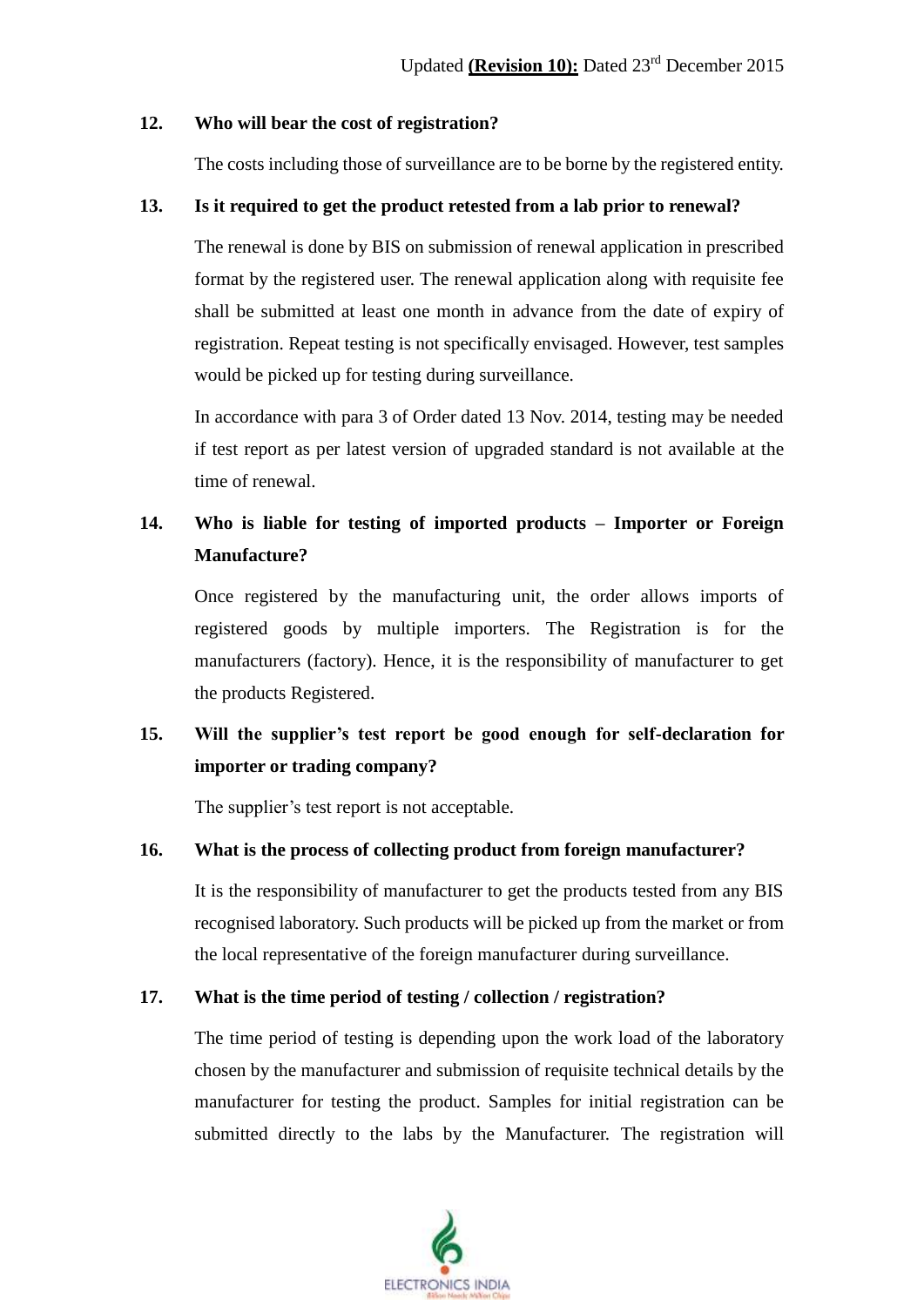promptly be processed by BIS if all submitted documents are in order. Independent samples are picked up only during surveillance process.

## **18. Can the manufacturer apply for recognition with BIS for its own testing laboratory?**

Manufacturer's test laboratories are not entitled for recognition with BIS.

#### **19. Will the testing be required for every lot?**

There is no such requirement from the scheme. However, if relevant product standards call for it, the same would apply. It is the responsibility of the registered entity to ensure the compliance of goods to the respective standards by following appropriate process and product assurance procedures.

## **20. Which of the BIS recognized labs can be approached for testing of products?**

The list of BIS recognised labs for each product / standard is available on BIS web site http://www.bis.org.in/lab/osladd1.asp.

## **21. How would identical models with minor changes be accommodated for registration without any testing?**

Please refer to the series guidelines for series approvals, which are available on DeitY web site http://deity.gov.in/sites/upload\_files/dit/files/Guidelines%20for%20Series%20 Formation%20(2).pdf and [http://deity.gov.in/sites/upload\\_files/dit/files/Revised\\_SeriesGuidelines\\_R4\\_01](http://deity.gov.in/sites/upload_files/dit/files/Revised_SeriesGuidelines_R4_01stSep2015.pdf) [stSep2015.pdf](http://deity.gov.in/sites/upload_files/dit/files/Revised_SeriesGuidelines_R4_01stSep2015.pdf)

## **22. How to address if alternate sources are developed for same approved specifications? What will happen if the circuit or components are changed?**

An updated / supplement test report with alternate sources included in the updated Construction Data Form (CDF) are required to be submitted to BIS for placing such changes on records. BIS recognized labs may also conduct testing if such changes shall have impact on safety considerations of the registered product.

#### **23. Whether FR Grade material is mandatory under the standards?**

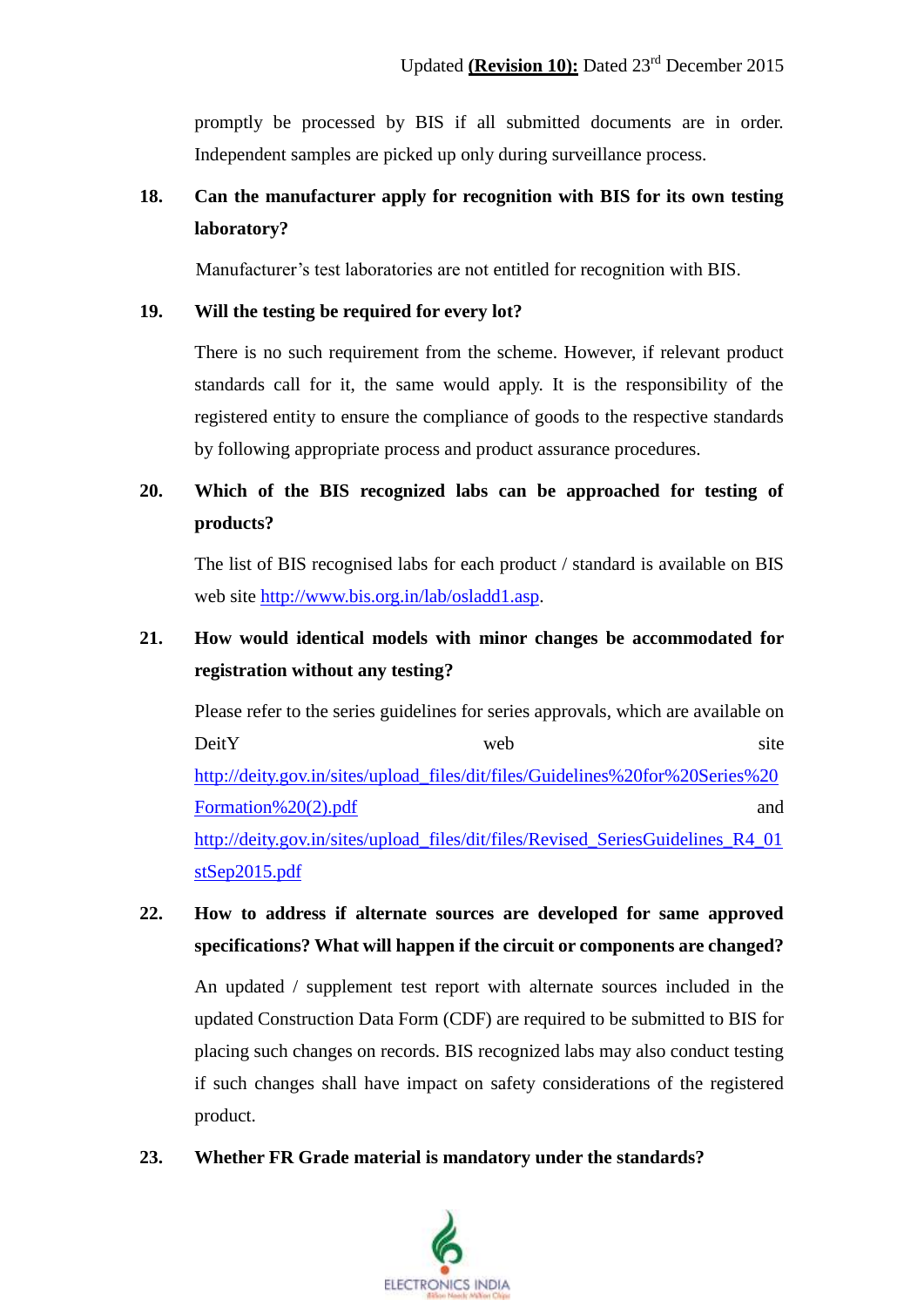Refer to the applicable notified product standard to confirm if this is a requirement specified by the standard.

#### **24. What document should trader demonstrate during surveillance?**

Compliance Statement on the Goods as demanded by the Order needs to be demonstrated. If needed, the trader has to supplement with a copy of the Registration Certificate / Source of procurement and related documents to establish compliance to the law.

### **25. If product is required to be sent abroad for maintenance, do we need to submit the product before custom clearance?**

Products sent abroad for maintenance are allowed to be brought in without BIS registration number provided the serial number does not change. Faulty units when replaced with new units of a different serial number, the new units would call attention of Order.

## **26. Once the product is registered as imported, would the repeat order of same product need to again register?**

There is no requirement for re-registration for the same product. Registration once granted, is valid for two years. Original Registration could be revalidated, on request, as per provisions of the scheme.

#### **27. In case plant is outside India, who will communicate with manufacturer?**

Communications are addressed to the registered entity / its authorized Indian representative.

### **28. Is self-declaration to conformity applicable for products mentioned in Gazette or can be applied to other electronics products also?**

The Electronics and IT Goods (Requirement for Compulsory Registration) Order, 2012 mandating self-declaration is applicable only to products listed in the Gazette Order notified by the DeitY.

## **29. With this mandatory registration, will the other quality norms in tenders, empanelment like FCC, UL, CE, be removed?**

The Electronics and IT Goods (Requirement for Compulsory Registration) Order, 2012 is a regulatory requirement for placing products on Indian markets.

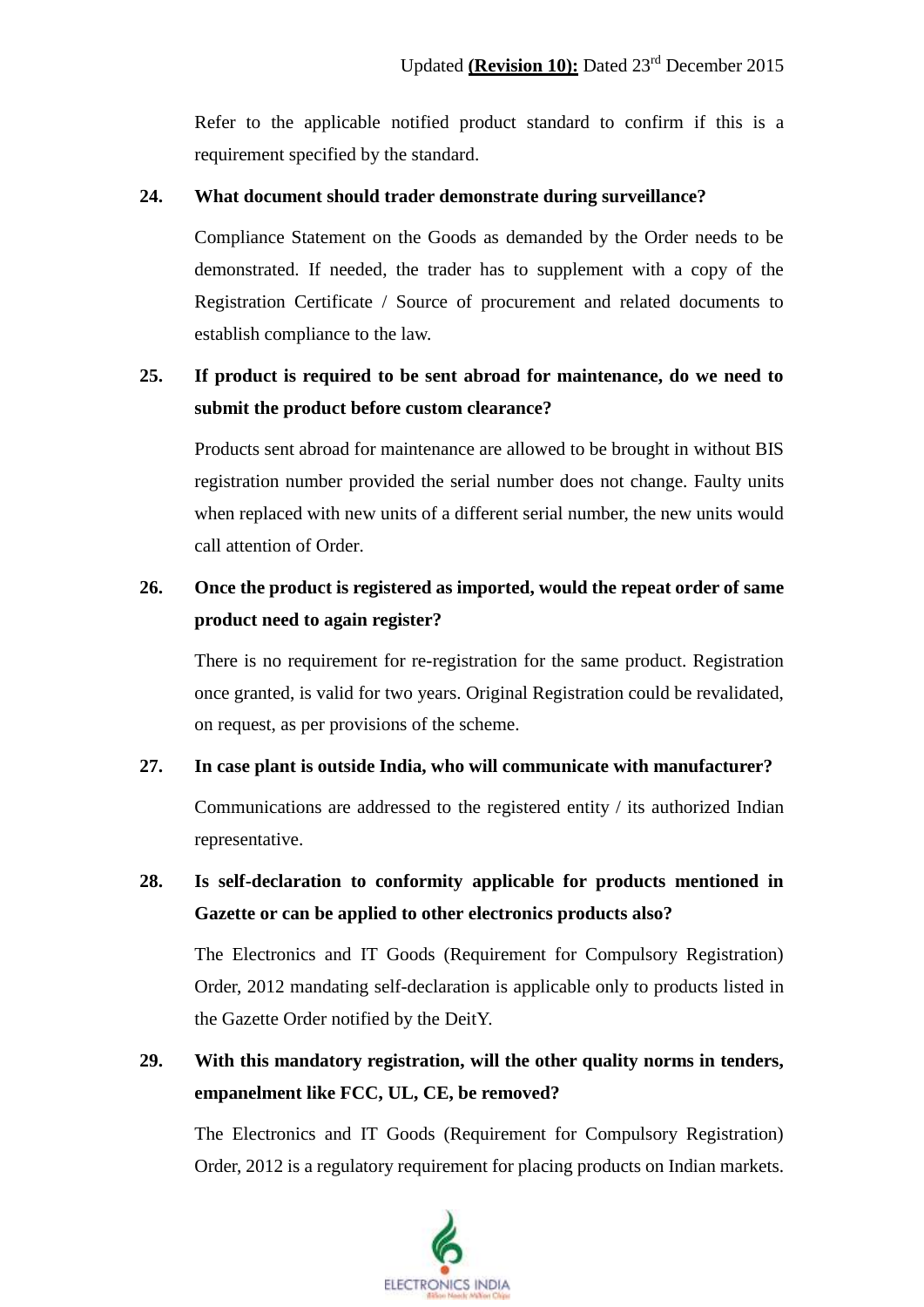It does not prohibit the purchaser from specifying additional technical requirements.

## **30. What is the penalty provision if a manufacturer is not registered with BIS and continues selling the products in Indian market?**

The manufacturer is liable for prosecution under clauses 3(2) (deformation of products beyond use) and 4(3) (seizure of products) of Electronics and IT Goods (Requirement for Compulsory Registration) Order, 2012 notified by DeitY on 03 Oct. 2012 and  $2(a)(2)$  of amendment order dated 25 June 2013. Other provisions under BIS Act, also apply.

#### **31. When would the testing laboratories return the tested samples?**

Since safety testing involves destructive tests, the laboratories can return / dispose of the tested samples as per their policy on retention period for tested samples. However, labs are expected to retain samples collected during surveillance particularly when test results are non-compliant for a period of three months from the date of uploading / issue of such test report to DeitY.

#### **32. What is the retention period of second sample?**

This counter sample will be retained by the manufacturer or sample pick up agency till DeitY closes surveillance cycle for that product positively or renewal of registration is granted for the product whichever is earlier.

### **33. Is there a common format for test reports which all the BIS recognised laboratories have to follow?**

BIS issues common formats.

#### **34. What are safety critical components?**

Typical safety critical components\* are -

- Power cords
- Switches
- Safety Isolating Transformers
- Fuses
- Rechargeable Batteries

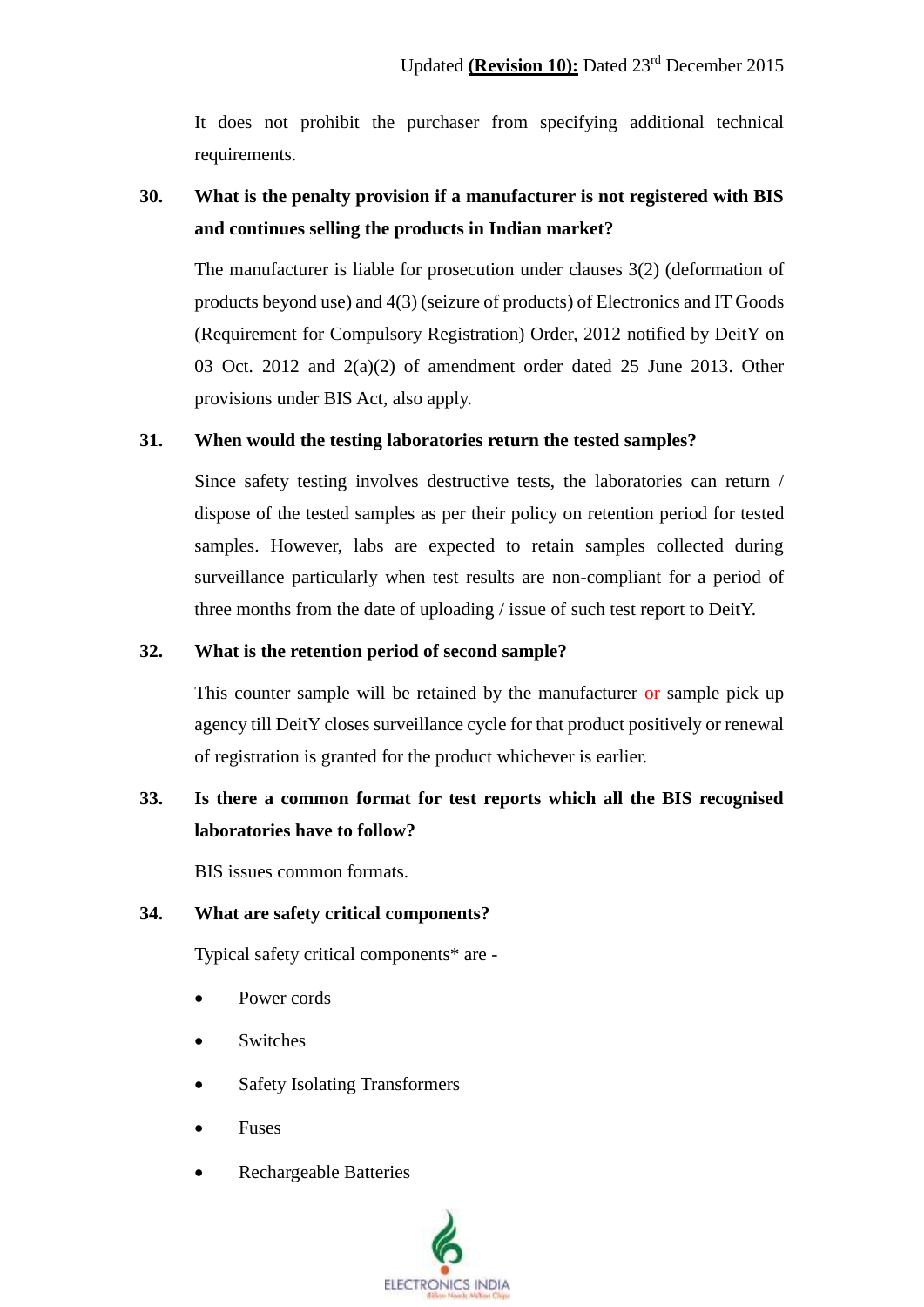- Picture tubes / CROs
- PCBs
- Thermostats
- X and Y capacitors
- Fusible resistors / varistors
- Plug / sockets / connectors
- Lamp holders
- Cells (For batteries)
- External and internal wire for LED Luminaires
- Insulation tape
- Electrolytic Bulk Capacitor

\*This list is indicative only and not intended to be comprehensive.

# **35. Will the Compulsory Registration Order apply to spare parts of the notified products? Will the order apply to an item used as a replacement of a faulty unit?**

The Compulsory Registration Order applies to finished goods and not the spare parts, CKD or SKD units. However, complete unit even when sent as replacement of faulty unit would draw the attention of this Order.

## **36. How will the goods imported for demonstration or R & D or testing purposes be treated?**

The said Order shall not be applicable to goods if imported for demonstration / development / testing in India. Reference is made to para 2(b) of Gazette notification dated 05 July 2013 available on DeitY website http://deity.gov.in/sites/upload\_files/dit/files/Amendment\_Order.pdf.

**37. It has been observed that certain requirements of Indian Standards, like colour code and length of cord, are in conflict with the International Electro - technical Commission (IEC) standards. However, the said inconsistencies are not of a critical nature and would in no way, affect the quality of the** 

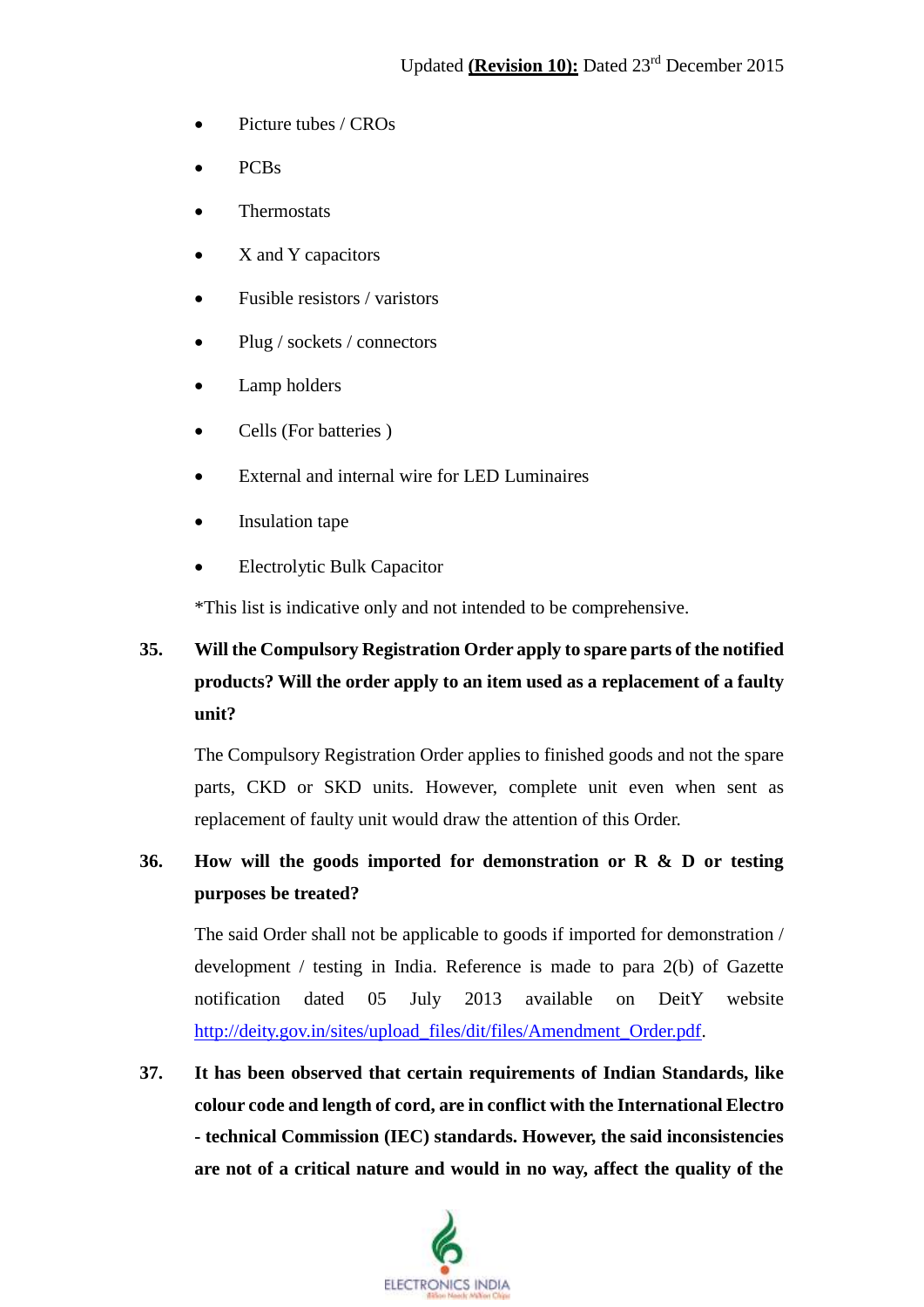# **products. How will the said inconsistencies be considered by the BIS recognised laboratories while doing the testing of the items submitted to them?**

The industry has to follow the Indian standards. Wherever feasible, BIS has permitted the use of internationally approved components.

# **38. Will it be possible to get future models included in existing series (as part of 10 models in a series) after Grant of Registration to the representative model already registered?**

New products can be included in the existing Registration number with the following process -

a. Technical details of the new product along with the existing Series and test report to be submitted to the Labs for validation.

b. Validation report from Lab along with existing registration number for a series needs to be submitted to BIS along with processing fee.

## **39. Is pocket photo product using AC adopter DC 5V, 1A which is similar to Polaroid camera covered by this order?**

This product is not within the scope of the Electronics and IT Goods (Requirement for Compulsory Registration) Order, 2012. However, AC adopter and battery used in the camera are covered under the Order.

### **40. What is "Highly Specialized Equipment" (HSE) and is it covered by this order?**

Highly Specialized Equipment (HSE), as per the criteria given below, shall stand exempted from the application of this Order provided they are manufactured / imported in less than 100 units per model per year –

a. Equipment Powered by Three phase power supply, or

b. Equipment Powered by Single phase power supply with current rating exceeding 16 Ampere, or

c. Equipment with dimensions exceeding 1.5 m x 0.8 m, or

d. Equipment with weight exceeding 80 Kg.

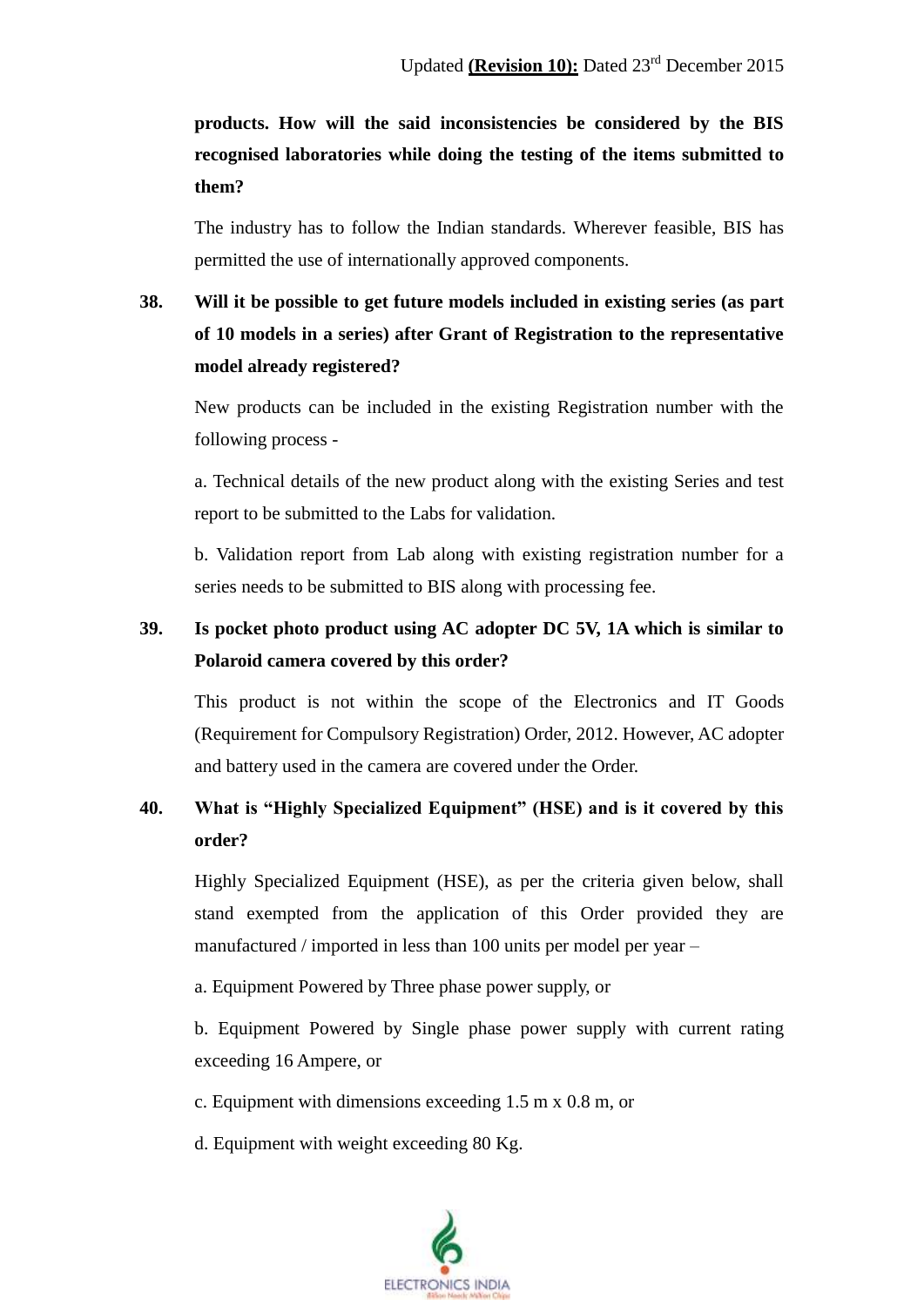#### **41. What kind of batteries are covered under the Order?**

The scope of coverage is as defined in the clause 1.1 of the standard IS 16406 **:** 2012. This is deemed to cover rechargeable batteries / single cells (other than button) like Lithium ion batteries, Nickel-Cadmium and Nickel-Metal Hydride cells.

#### **42. Would cells and batteries require to be independently registered?**

These items are required to be independently registered. However, a battery using registered cells would only list cells in the CDF of the battery and testing on registered cell is not expected to be done as part of battery.

## **43. What is implied by cells of same construction design in series guidelines issued by DeitY?**

Cells of same construction design means the shape in which these cells are normally available, *i.e.* "Cylindrical", "Prismatic", etc.

# **44. What is the definition of portable application? Batteries, cells, power banks themselves are portable but they can be used in non-portable devices laptop, mobile phone, etc.**

It is clearly defined in clause 1.3.14 of the standard IS 16046 : 2012 applicable to Secondary Cells/ Batteries. As per the definition "a battery for use in a device or appliance which is conveniently hand carried is a portable battery and cells intended for assembly in a portable battery is a portable cell". The products laptop, mobile phone are portable appliances as per above definition.

### **45. How will the battery of a product be tested if it is an integral part of the product and cannot be detached?**

If battery is an integral part of the host product and is not detachable, the battery would be tested as a part of the host product itself. More number of samples of host product may be needed in such a case.

## **46. What registration number will a consolidated product (like laptop / mobile) using the battery and adaptor display?**

Registration is required for Power Adaptors & Batteries also, as these are independently notified under CRO, and hence these items must independently

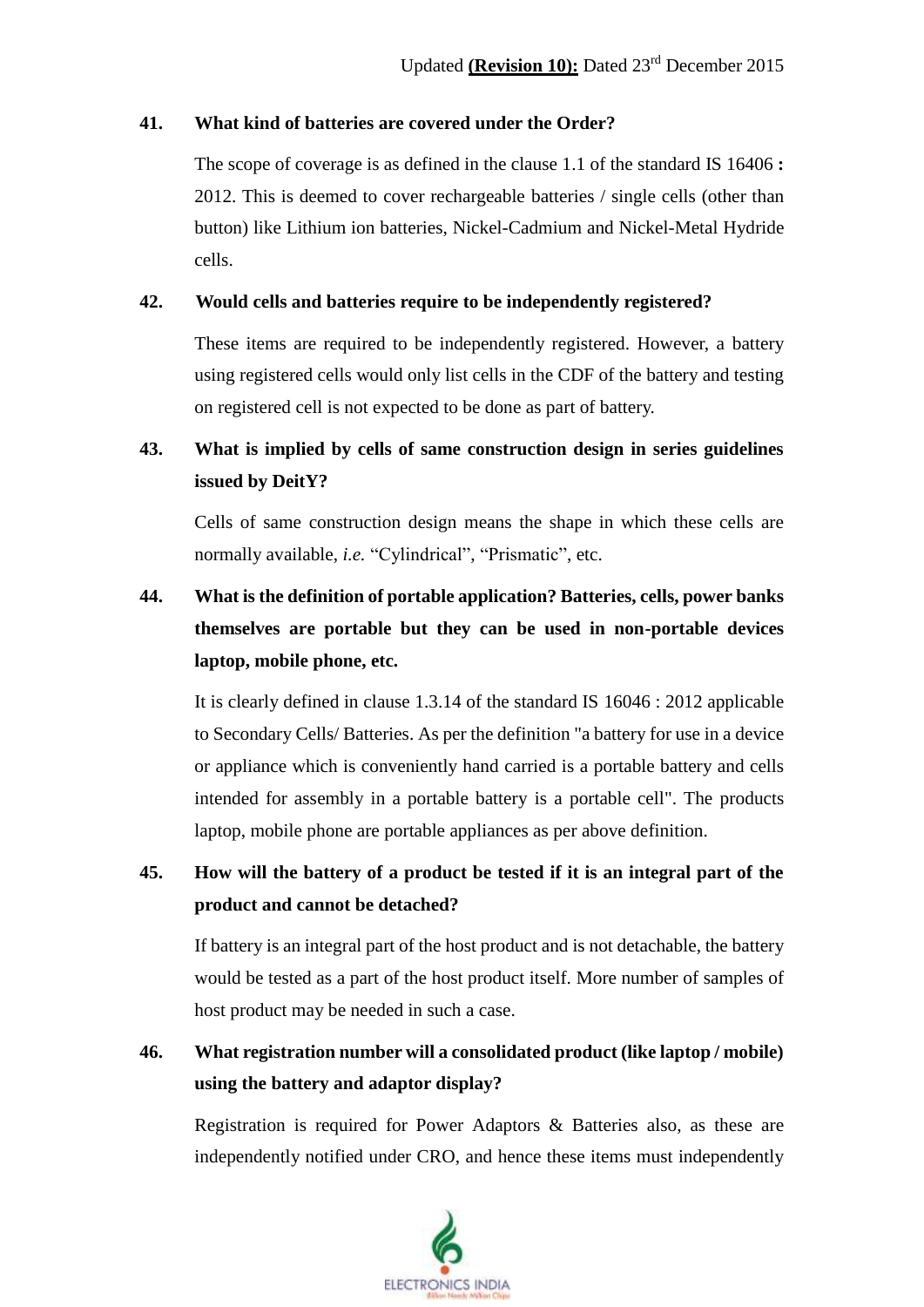be registered, and in turn, support the registration label. Similarly, the consolidated product (*e.g.* laptop / mobile) would only bear the registration no. of the overall product, i.e., Laptop/Mobile itself. Label for respective sub parts, like: Adaptor & Battery would independently be visible on these subparts when these items are disintegrated from the main product.

**47. Will the host product that are currently registered but utilize unregistered batteries or adaptors be exempted or will they be stopped at customs when the implementation of phase II of Electronics and IT Goods (Requirement for Compulsory Registration) Order, 2012 becomes due?**

Pre-certified batteries/adaptors would not be accepted after coming into effect of the CRO on these items. For the product, which are already registered with BIS with unregistered batteries/adaptors, only registered adaptors/batteries would qualify subsequently to coming into effect of CRO for Adaptors/Batteries.

**48. Will UPS / Inverter only include standalone units or Electronics and IT Goods (Requirement for Compulsory Registration) Order, 2012 will also cover UPS / Inverter units that are installed in a host system? Will such components also require registration?**

Only standalone UPS / Inverters are covered under Electronics and IT Goods (Requirement for Compulsory Registration) Order, 2012.

## **49. Are the plugs and sockets conforming to other International Standards acceptable?**

The plugs/sockets may be pre-certified to international standards. However, the configuration and dimensions of pins of sockets and plugs or plug part of products with built-in plugs should be as per the current edition of IS **:** 1293. However, ISI marking on plugs and sockets is not mandatory.

## **50. How are the power adapters or battery chargers for the products which are not covered under CRO to be treated?**

The power adapters or battery chargers for the products not covered under CRO may be tested for either IS 616 : 2010 or IS 13252 (Part 1) : 2010.

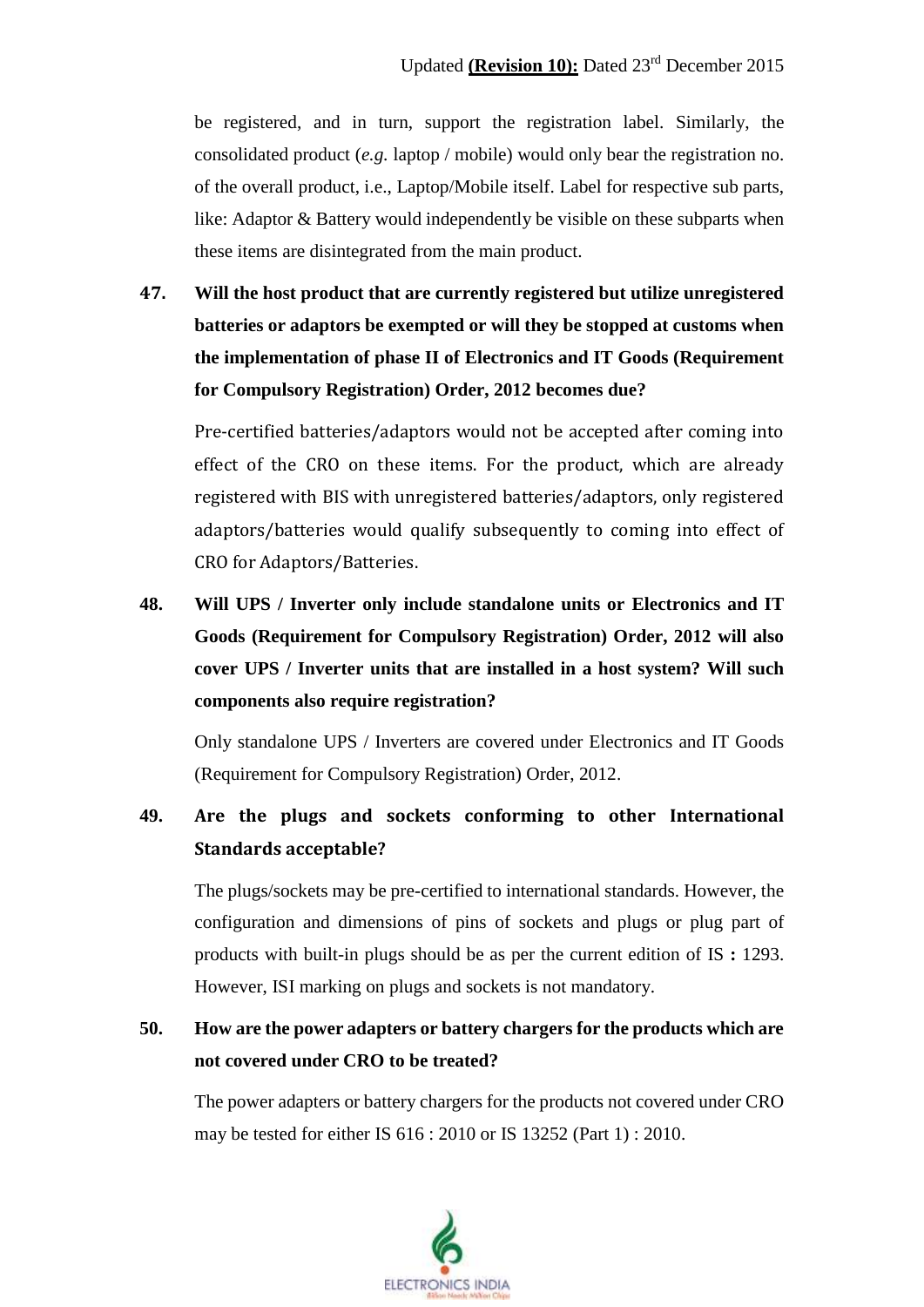## **51. Is the latest / revised edition of IEC 62133 (***i.e.* **2 nd Edition) applicable for CRO?**

Indian Standard (IS 16046), as adopted and notified by BIS on any date, shall apply.

**52. Does BIS Registration require original test report to be submitted for each brand covered based on the common testing report for multiple brands?**

For registration of multiple brands, photocopies of original report authenticated by the test lab could be submitted to BIS. (TAC 37).

## **53. Can the ADP type of sample (e.g., huge servers) be tested on-site at manufacturer's premises?**

The goods covered under CRS are required to be at BIS recognized Labs only. Power supply and other areas of the equipment crucial for electrical safety may be extracted from the equipment and tested separately, in case of such a situation of huge size, etc. (TAC 37).

## **54. Whether samples of all models, for products covered in a series, need to be submitted to the Labs?**

Samples of all models for products covered in a series need not be submitted to the Labs. Worst case sample must be tested and documentary support should be provided to justify the series formation.

## **55. Whether the pre-certified/pre-registered cells would be accepted for Registration of batteries under CRO?**

Registration of cells or their independent testing shall not be insisted while granting registration to the Batteries under the CRO. Cells internationally pre-certified to IEC standards shall continue to qualify for registration of batteries.

The regulation for independent registration of Cells shall come into effect only on the date notified in the CRO after which prohibitions as listed in the CRO shall come into force for Cells.

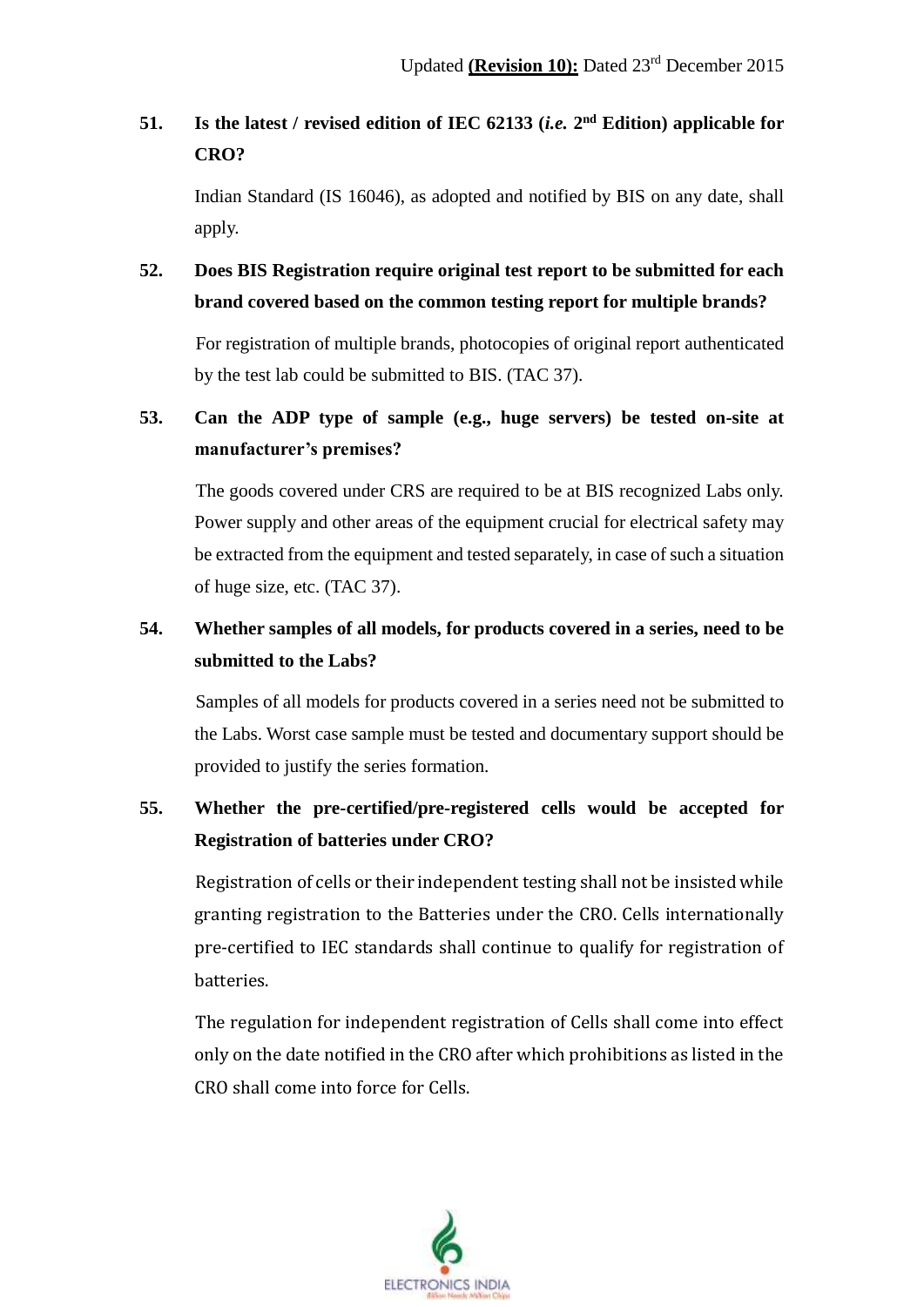#### **Part - II : Decisions Related to Product Coverage under the Order**

**1. What about remote handset changes in LCD / LED products time to time?**

Any changes must be informed and have concurrence of the Registering Authority. Repeat testing, if needed could be asked for / provided.

**2. Is desktop computer included in the list under automatic data processing machines, since it does not appear as a separate item?**

The desktop is automatic data processing equipment as per the definition. But, the desktop or personal computer will not be covered under the provisions of the said order.

**3. Will an Amplifier (PA system) with USB for playing music fall under Electronic Musical System category?**

An Amplifier (PA system) with USB for playing music still remains an Amplifier (PA system) and cannot be termed as electronic music system because its basic function remains of amplifier only.

# **4. Whether PA Amplifiers with MP3 Playback facility are covered under Electronic Musical System? MP3 Playback module provided in the Amplifiers is an additional feature only?**

An Amplifier (PA system) with MP3 Playback facility still remains an Amplifier (PA system) and cannot be termed as electronic music system because its basic function remains of amplifier only.

#### **5. What are covered under Electronic Musical System?**

As given in the Standard IS 616 **:** 2010, the electronic musical system covers -

- Record or Disc Player
- Tape Players and Recorder
- Professional Sound / Video System

#### **6. Are commercial and industrial printers included in IS 13252: 2010?**

The standard IS 13252 **:** 2010 (Part - 1) does not differentiate between class or type of printers.

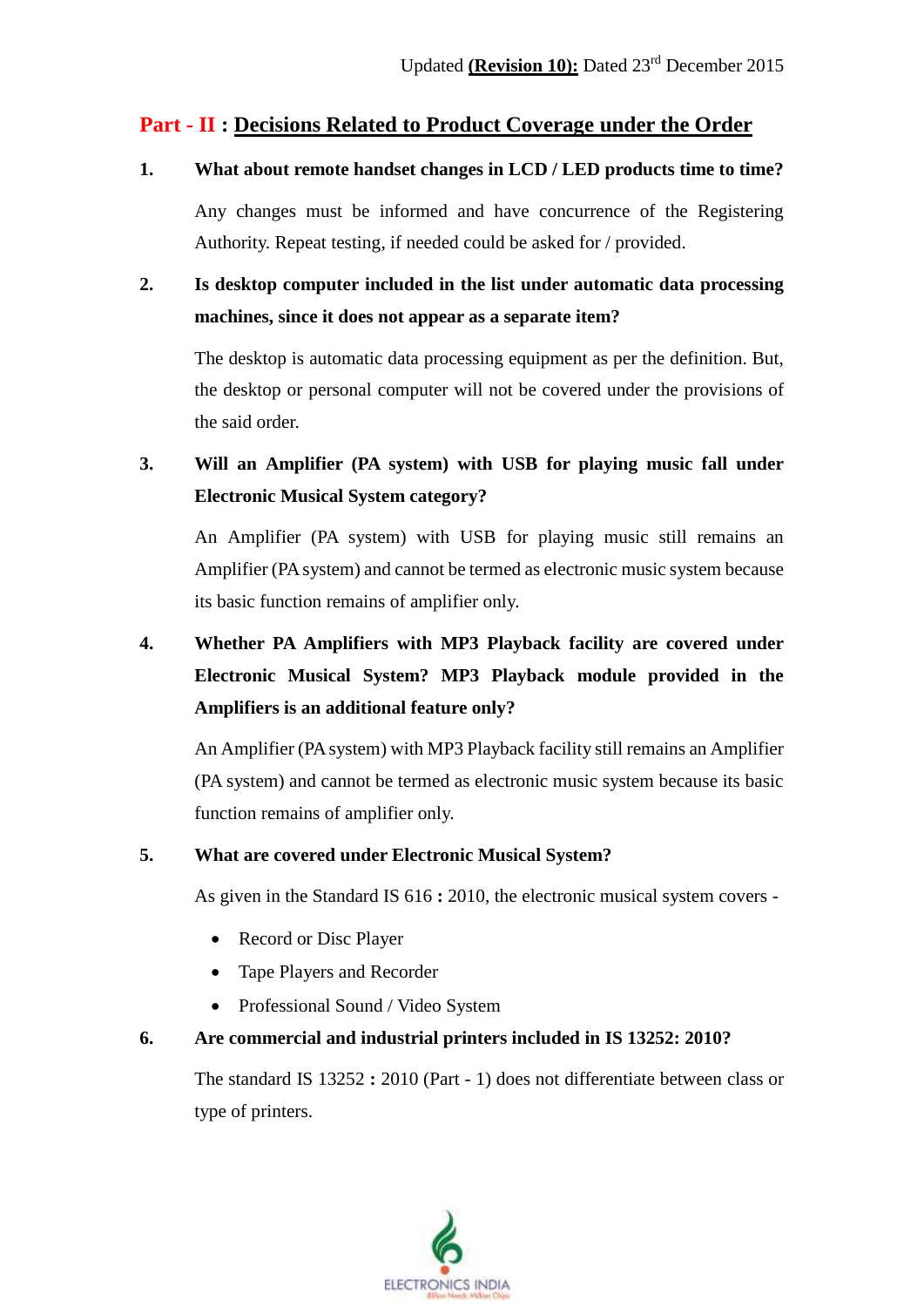#### **7. What is covered under Electronic Clocks with Mains Power?**

#### A. As per IS 302-2-26 : 1994 -

Alarm clocks, clocks controlling radio receivers and like, that are regarded as being primarily intended for time indicating purposes and spring driven clocks with an electrically operated winding mechanism, are within the scope of this standard. Clocks incorporating driving means other than motors are also within the scope.

B. This standard does not apply to :

Clocks having other functions, whether or not in combination with time indication, such as master control clocks and timers for cooking ranges, washing machines and the like;

- Clocks for 'clocking-in' purposes;
- Clocks incorporated in mains-operated electronic and related apparatus for household and similar general use; and
- Clocks incorporating electronic circuits only.

### **8. Are Multi Media Speaker Systems parts of Amplifiers or Electronic Musical Systems?**

i) Multimedia Speakers with independent power supply are covered under CRS.

ii) Multimedia Speakers with built-in amplifiers and having diverse audio input connectivity, would also fall in the category of Electronic Musical Systems, and hence are covered under CRS if input power is equal to or more than 200W.

### **9. Are consumer wireless devices (Wi-fi and Blue tooth) covered under the scope**?

The wireless devices like Wi-fi modems, BT headset, BT speakers, BT mouse, USB data card and USB LAN card are not exclusively covered under the scope of Compulsory Registration Order. These items are tested when supplied as accessory to the main system, while approval of the main system itself.

## **10. What is the definition and scope under the title Automatic Data Processing (ADP) Machines in reference to the notified order?**

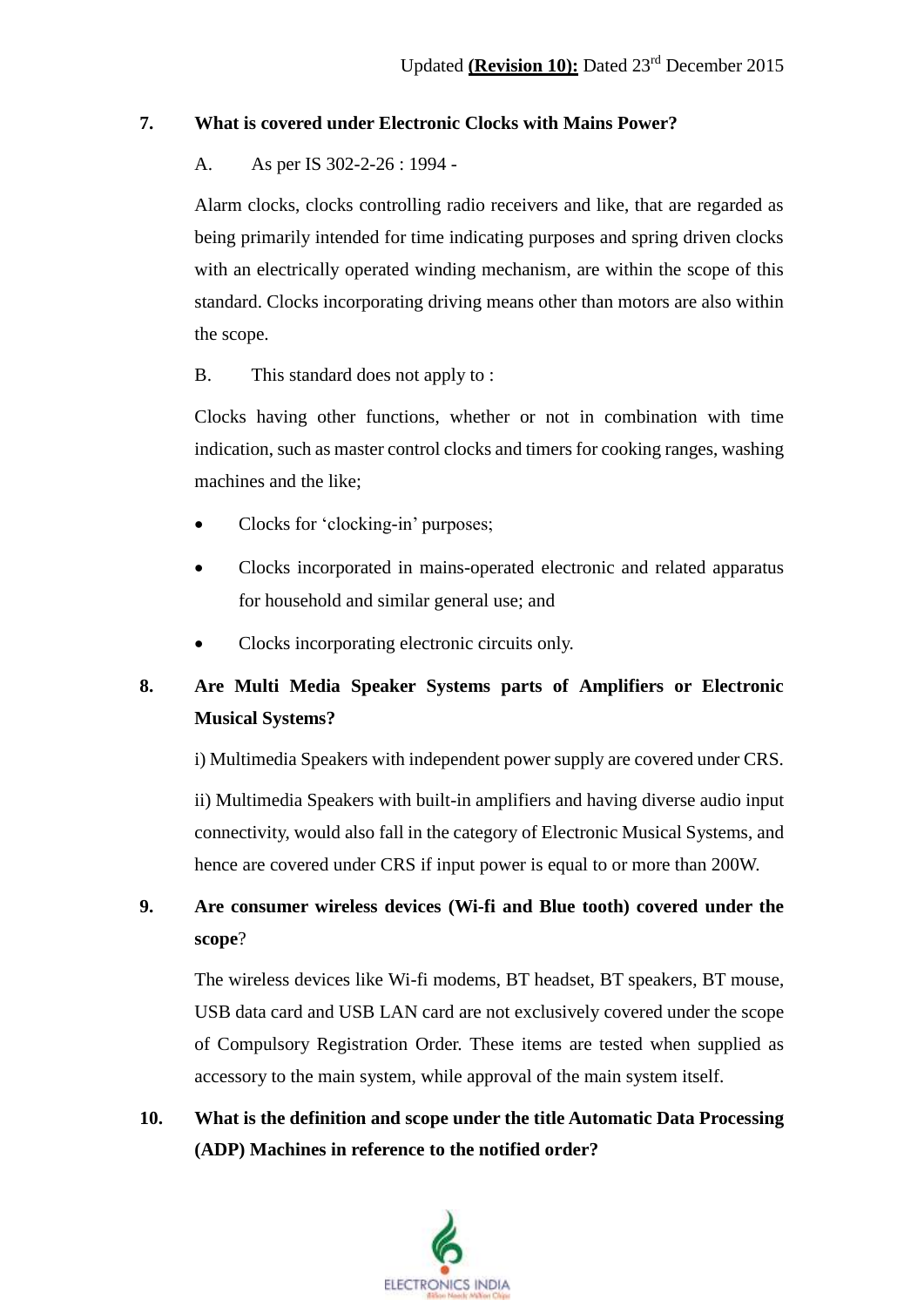Automatic Data Processing Machines cover –

- a. Data Preparation Equipment
- b. Data Processing Equipment
- c. Data Storage Equipment
- d. Personal Computer \*
- e. Plotter
- f. Printer
- g. Scanner
- h. VDU

\* Specially exempted from the coverage under the Electronics and IT Goods (Requirement for Compulsory Registration) Order, 2012.

## **11. Do high definition video conferencing products need registration under this Order?**

Video display units of high definition video conferencing products, if they are of size 32" and above, fall under the Order.

## **12. Are digital video recorders (Security products connected with CCTV camera) covered under the Order?**

Digital video recorders (Security products connected with CCTV camera) are not covered by the Order.

### **13. Are thermal printers used in ATM machines covered in the definition for printers requiring Registration?**

Standalone printers are covered by the Order. The printers used as an embedded part of a larger device, like ATM here, are not covered by the Order.

## **14. Are built-in rechargeable batteries which cannot be detached by user (***e.g.* **shavers and trimmers) covered under the Compulsory Registration Order?**

In the products where battery is not a standalone saleable item and the host product (*e.g.* shavers and trimmers) is not covered under the CRO, rechargeable batteries are forming an inseparable integral part of the product not covered under CRO.

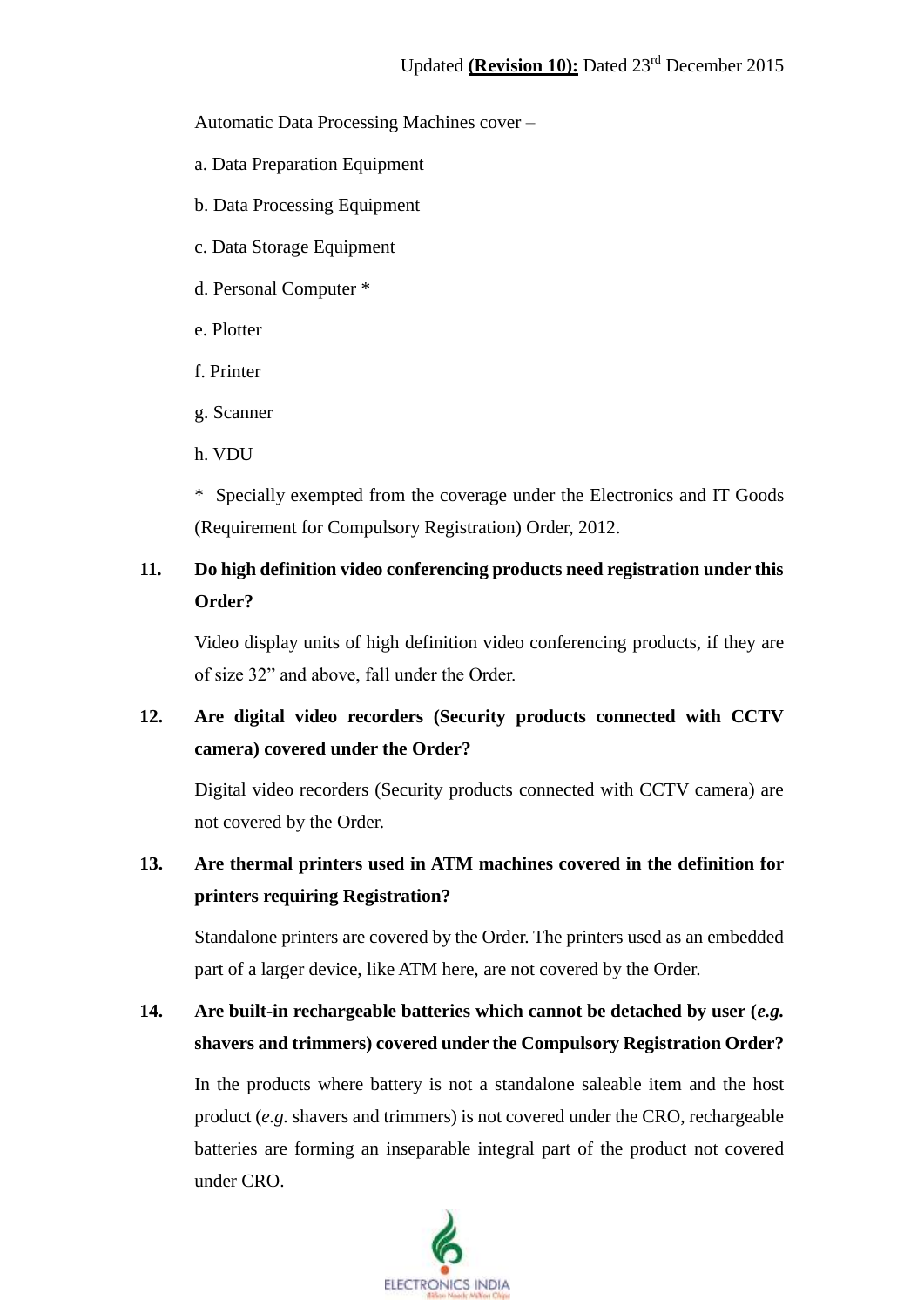**15. Do the following devices fall under the scope of Compulsory Registration Order -**

**a) Mobile computing devices : Batch or GSM and WiFi based mobile computers?**

**b) RFID : HF and UHF based devices - Fixed mount or mobile computers?**

**c) Wireless access points, controllers / switches?**

The products mentioned under a) and b) above are covered under the Electronics and IT Goods (Requirement for Compulsory Registration) Order, 2012 dated 13 Nov. 2014. However, items under c) are networking devices and are not covered under this order.

- **16. Is a home entertainment system consisting of following components to be considered as an Electronic Musical System covered by the Electronics and IT Goods (Requirement for Compulsory Registration) Order, 2012?**
	- **a) Console system,**
	- **b) Woofer with built in amplifier (less than 2000 watts),**
	- **c) Speakers,**
	- **d) Remote, and**
	- **e) iPod dock?**

All these components taken together constitute the Electronic Musical System as defined in the Order and hence they fall under its ambit if the input power is more than 200 watts, as specified in the Schedule.

### **17. Do both professional use equipment and home use equipment require registration?**

Gazette notification and the relevant Indian Standards do not differentiate between professional use equipment and home use equipment. If any such equipment falls under the ambit of this order, as notified in the Schedule, it has to be registered with BIS.

#### **18. Are PABXs covered by this order?**

The PABXs are not covered by the Order.

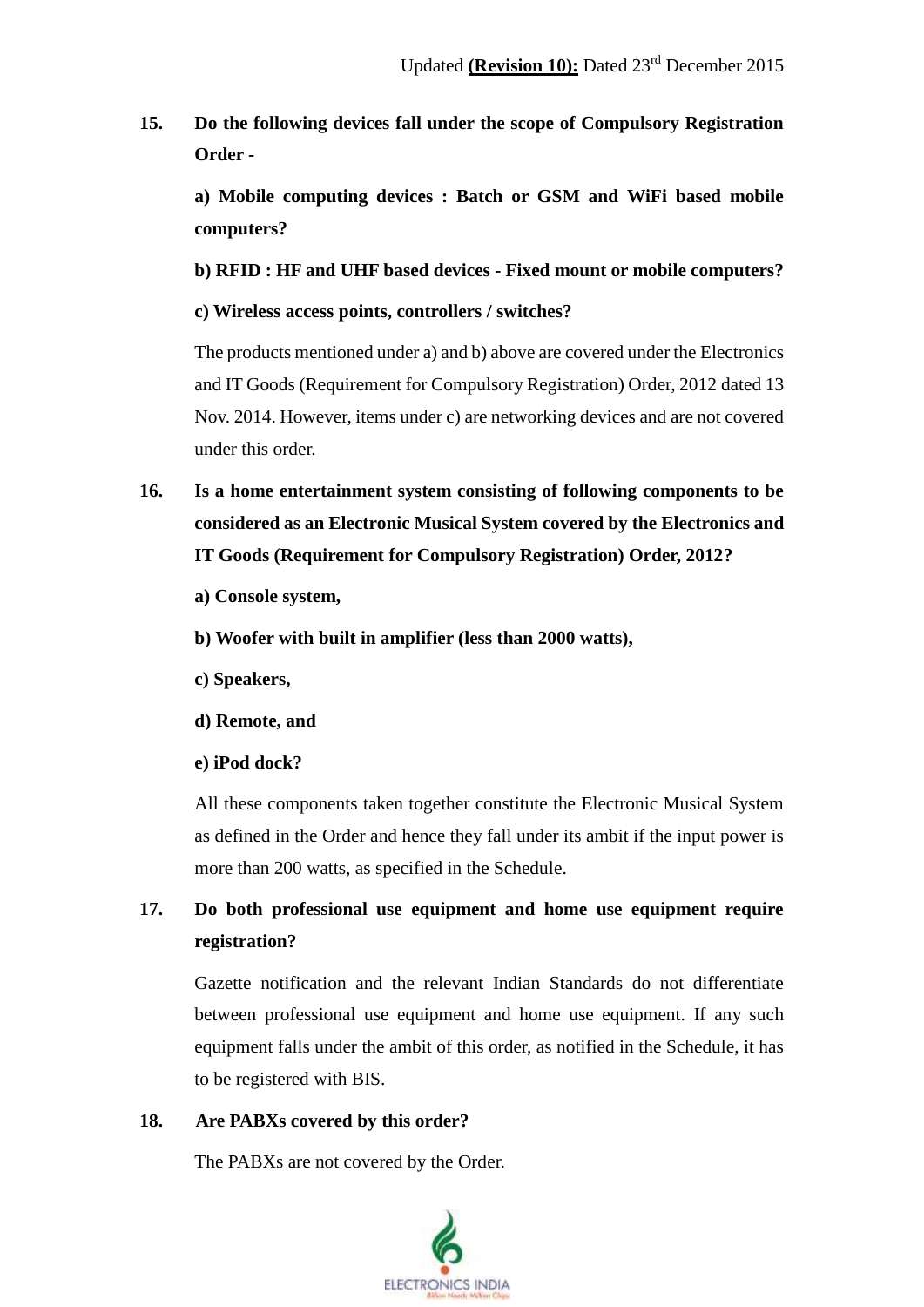**19. Are Multimedia Speaker System with USB / SD / EM Playability (with power consumption < 200 watts), Car Audio Amplifier (with power consumption < 2000 watts) and Car Head Unit with USB / SD / FM / AM / Aux Playability (with power consumption < 200 watts) covered under this order?**

These products are not within the scope of the Order as the ratings are lesser than those for the mandated products in their respective category.

## **20. Is "Session Border Controller" or "Unified Communication Server" used for data storage part of ADP?**

By the definition and classification of ADP, these products are covered within the scope of the Order.

**21. Are automation modules / switches / sensors used in automation of houses part of this order?**

These products are not within the scope of the Order.

# **22. Do wall mounted video display panels (generally of size 55") operating together with the controller unit which drives these video panel fall under the ambit of the order?**

The wall mounted video display panels (generally of size 55") operate together with the controller unit which drives these video panels. The video display panels are already covered as video display units of size  $\geq$  32" whereas the controller is covered under ADP.

#### **23. Is Feature Rich Voice over IP is covered under the Order?**

This product is not within the scope of the Order.

**24. Are Peripheral devices such as external HDD or Blu-ray drives, Refurbished internal hard disk drive (which forms part of the laptop or personal computer for storage of data) or External hard disk drives (which can be attached to laptops and personal computers for the purposes of taking back up of data) covered by this order**?

Such devices with facility for independent power supply and having capability as a stand-alone product would be covered.

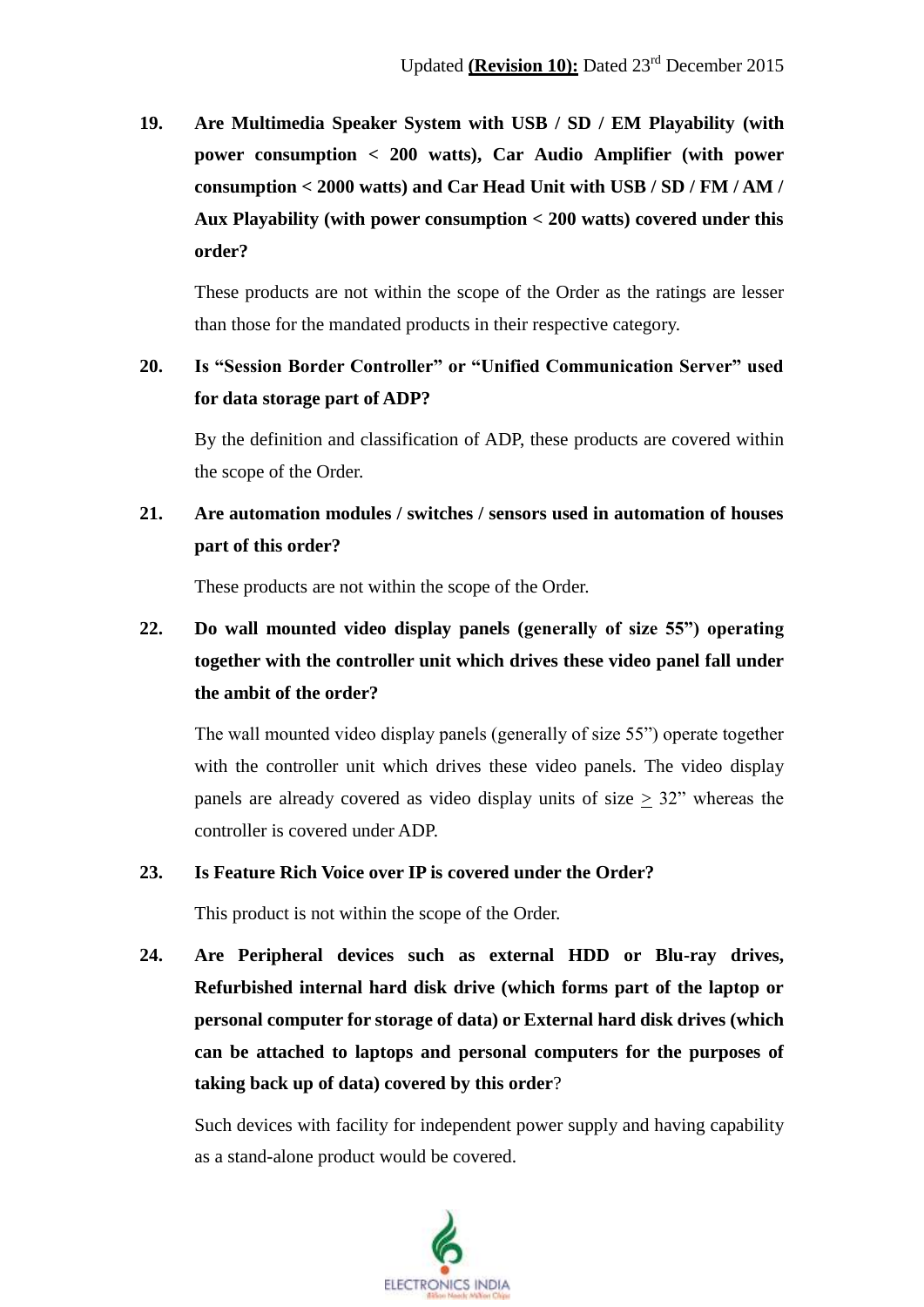## **25. Are BDU (Bill Dispenser Unit) and GBNA / GBRU (Bill recycler / Deposit Unit) for ATMs covered in the definition for printers requiring registration?**

BDU (Bill Dispenser Unit for ATM) and GBNA / GBRU (Bill recycler / Deposit Unit for ATM) or ATM itself are not covered by the Order.

### **26. Does Transcoder which distributes content over IP network without the use of compression require registration?**

Transcoder distributes content over IP network without the use of compression. This digital platform uses the network to distribute Video, Graphic, Audio and computer data in Raw uncompressed format. This is a telecom device and hence out of scope of Electronics and IT Goods (Requirement for Compulsory Registration) Order, 2012.

# **27. Do Electronic Data Projectors, Electronic Cinema Projectors, Electronic meeting room projectors etc., which are video projection units, require registration?**

Electronic Data Projectors, Electronic Cinema Projectors, Electronic meeting room projectors etc., are video projection units and all these are data process equipment and hence are covered under scope of Electronics and IT Goods (Requirement for Compulsory Registration) Order, 2012 as ADP machines.

### **28. Does Network attach storage (NAS) device connected to a computer network for data require registration?**

Network attach storage (NAS) device which is connected to a computer network is a data storage device covered under scope of Electronics and IT Goods (Requirement for Compulsory Registration) Order, 2012 as ADP machines.

**29. Hard Device Media Player (HDMP) is a hard drive enclosure with Hardware and Software for playing audio, video through a home cinema or home theatre PC. This device can be used either as an external hard drive or to play computer based media files without the need for a separate computer. Is this HDMP an ADP machine?**

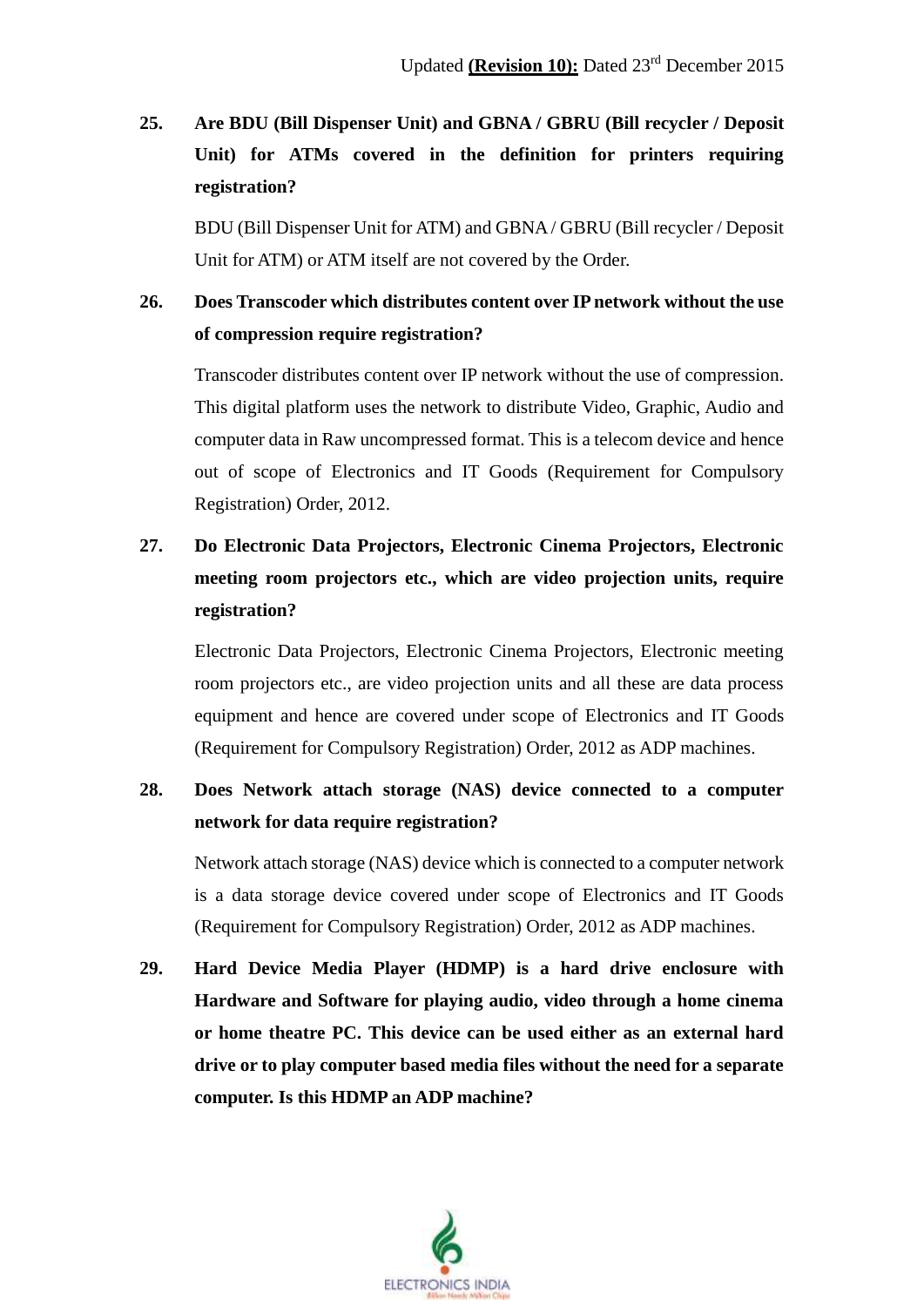This is data process equipment and hence covered under scope of Electronics and IT Goods (Requirement for Compulsory Registration) Order, 2012 as ADP machines.

### **30. Are All-in-one computers / workstations / thin-clients / mini PCs same as a personal computer?**

These cannot be treated as desktop / personal computer because they are structurally different from desktop / personal computer, and hence covered under scope of Electronics and IT Goods (Requirement for Compulsory Registration) Order, 2012 as ADP machines.

## **31. Are digital duplicators covered under Electronics and IT Goods (Requirement for Compulsory Registration) Order, 2012?**

Digital duplicators work in conjunction with a computer, and thus are functionally printers and scanners, and hence covered under Electronics and IT Goods (Requirement for Compulsory Registration) Order, 2012.

**32. AV Receivers, Speakers and Sub-woofers are packed and MRP labelled separately when imported. But, they are sold under one brand name and customer has option for mixing and matching of an AV receiver with any different set of speakers or sub-woofers of choice. Are these covered under Order?**

These products were being imported as separate items; they may or may not attract the provisions of Order depending upon power rating as specified in schedule 'A' of the Electronics and IT Goods (Requirement for Compulsory Registration) Order, 2012.

#### **33. Are power banks with USB covered under the Order?**

Power banks with USB charging facility and having no electronic circuit and charge controlling unit etc. within the bank have to be treated as battery for the purpose of the Order and will be tested as per IS 16046. However, power banks supporting internal electronic circuit besides batteries would continue to be treated as Power Banks covered under IS 13252 (Part 1), as notified.

#### **34. Are mobile phone chargers covered under the Order?**

Mobile phone chargers are covered under the Order.

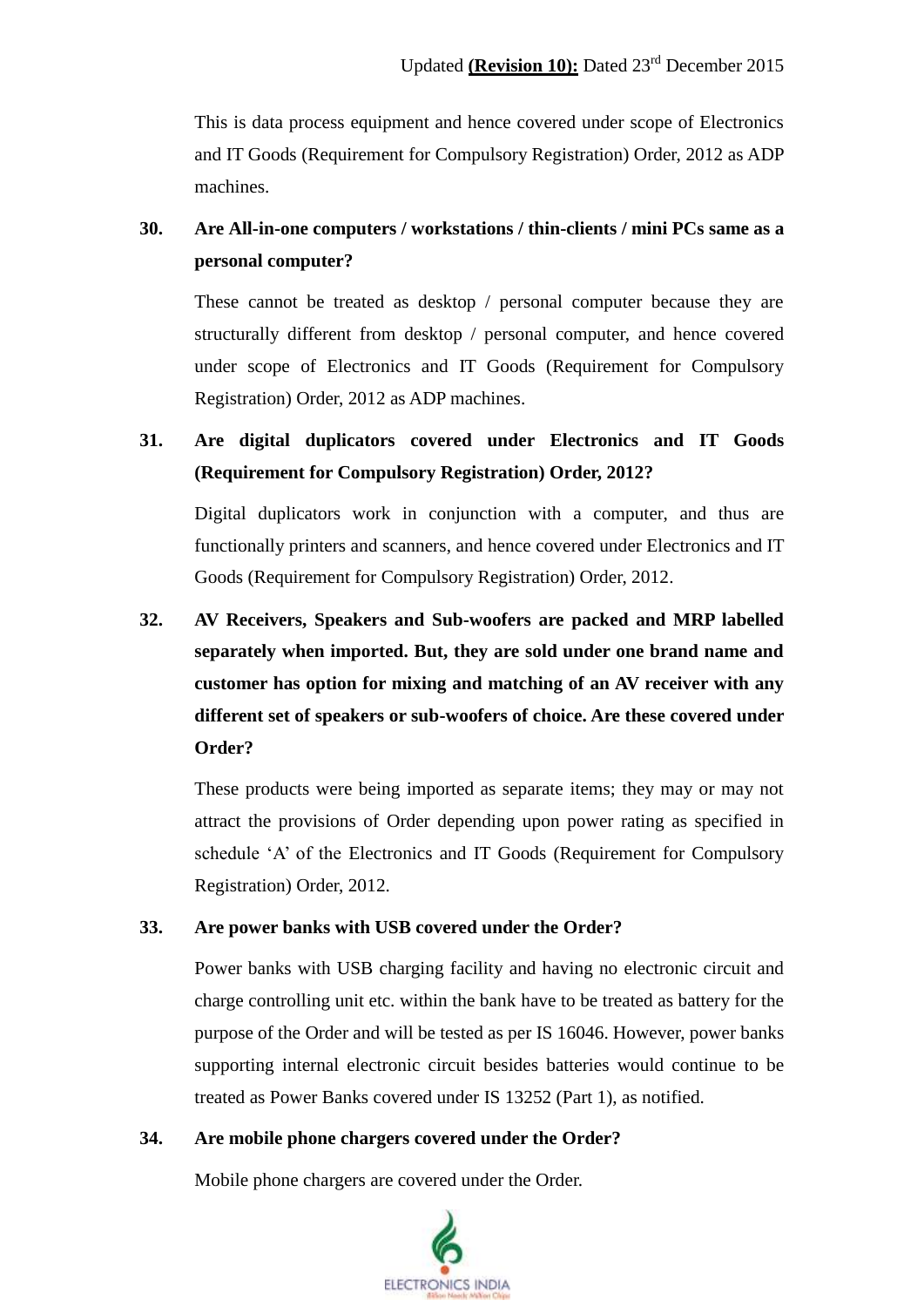### **35. Can single BIS Registration number be allowed for the corrugated Mobile Sales-Pack?**

Mobile phones are sold along with Battery and Adaptor in a single corrugated box. So the overall box / mobile phone itself is required to have BIS Registration Number of the mobile device. However, when the mobile phone battery and adaptor are segregated / separated from the main box / mobile phone, these individual items must also be supporting their respective independent BIS Registration Numbers on them.

**36. How to carry out the Photometric test (for the purpose of CRS) for fixed General Purpose LED Luminaires as per IS 10322 (Part 5 / Sec 1) : 2012 on LED luminaries / lamps since the parameters in the cross referred standard are not defined to cover LEDs and there is no Indian Standard to indicate method of test for photometry of LED Luminaires? Further, standard LED lamps are also not available.**

Photometric test shall stand exempted for the purpose of CRS as the scope of existing Indian Standard IS 13383 (Part 1) does not cover such products.

### **37. Are luminaire products (such as Baylight, Bulkhead, etc.) covered under CRS, as they do not fall under any section of the standard?**

Yes, products that do not fall under the scope of other sections (sections 2 to 8) of IS 10322 (Part 5) would be treated as covered under Section 1 (General Purpose Fixed Luminaire).

#### **38. Are LED Bulbs with B22/E27/E14 caps only covered under CRS?**

LED Bulbs with all type of caps mentioned in Tables I and II of IS 16102 (Part 1) : 2012 are covered.

### **39. Are Non - Encapsulated LED Drivers as per IS 15885 (Part 2/Sec 13) : 2012 covered under CRS?**

Non-Encapsulated LED Drivers if they are not sold as a standalone product in open market are not covered. However, since a final lighting product manufacturer covered by the CRS would need to rely on designs and safety of drivers supplied in non-encapsulated form by respective suppliers, manufacturers are encouraged to seek registration of non-encapsulated drivers.

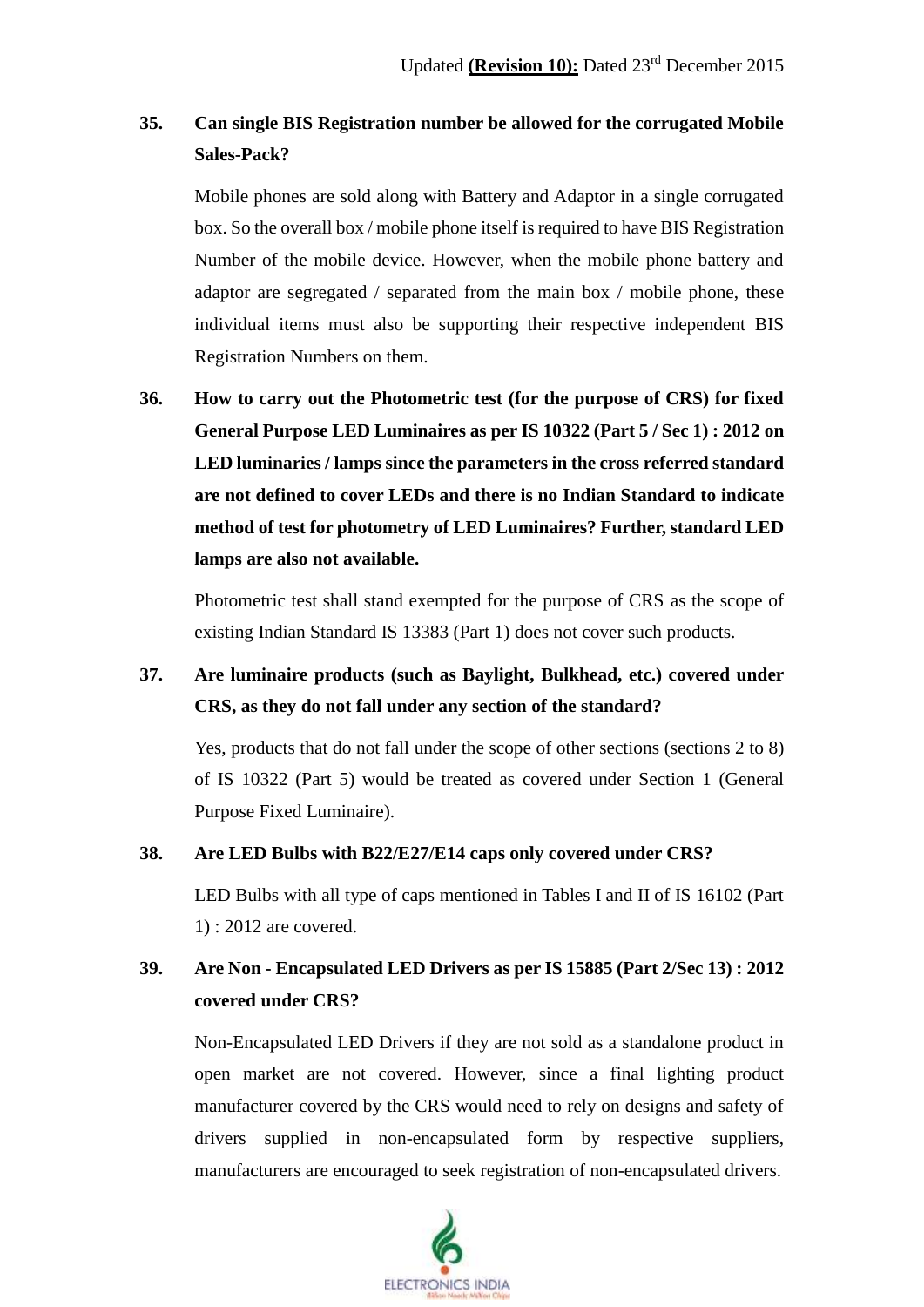# **40. What are the different scenarios in a typical LED luminaire and clarification may be provided on applicability of CRS in such conditions?**

| <b>Possible Scenario</b>                                | <b>Coverage under CRS</b>                         |
|---------------------------------------------------------|---------------------------------------------------|
| Locally manufactured LED Driver board (without          | Not covered since not sold as finished            |
| encapsulated in box - sub assembly stage) on job        | goods.                                            |
| work for soldering only. LED Driver not to be sold as   |                                                   |
| finished goods in market.                               |                                                   |
| Locally manufactured LED Driver board (without          | Not covered since not sold as finished            |
| encapsulated in box - sub assembly stage) - original    | goods.                                            |
| design know-how is under control of supplier. LED       |                                                   |
| Driver not to be sold as finished goods in market.      |                                                   |
| Locally manufactured LED driver by another agency       | Covered.                                          |
| but encapsulated in box. It could be used for making    |                                                   |
| LED luminaire product by manufacturer.                  |                                                   |
|                                                         | Not covered if complies with definition of        |
| Imported LED Driver PCB board with components           | SKD / CKD product. Such sale is expected          |
| mounted, but not as finished goods (not encapsulated    | be restricted to manufacturers<br>of<br>to        |
| in box) for direct selling in Indian market.            | luminaires only and not to end users of           |
|                                                         | luminaries.                                       |
| Imported LED Driver in encapsulated box, but not for    | Covered.                                          |
| selling directly in market. It would be used for        |                                                   |
| making LED luminaire product by manufacturer.           |                                                   |
| Imported / locally manufactured LED Driver finished     | Covered.                                          |
| goods to be sold directly in market.                    |                                                   |
| Imported / locally manufactured Self-Ballasted LED      | No need for separate testing of LED Driver        |
| lamp with integral driver. Do drivers need to be tested | as long as it is tested as part of Self Ballasted |
| separately?                                             | Lamp.                                             |
| Imported / locally manufactured LED luminaire           | No need for separate testing of LED Driver        |
| (battens + surface mounted luminaires) with integral    | in Fixed General Purpose Luminaire, if            |
| driver. Do drivers need to be tested separately?        | manufacturer of luminaire is in control of        |
|                                                         | design and production of driver, else he          |
|                                                         | should use a pre-registered driver and notify     |
|                                                         | in CDF (Construction Data Form) in test           |
|                                                         | report.                                           |
| Non - CRS covered LED Luminaire (i.e. Recessed          | Drivers covered.                                  |
| Downlighter + Streetlight + Floodlight) with            |                                                   |
| independent driver (separate driver encapsulated in     |                                                   |
| box).                                                   |                                                   |

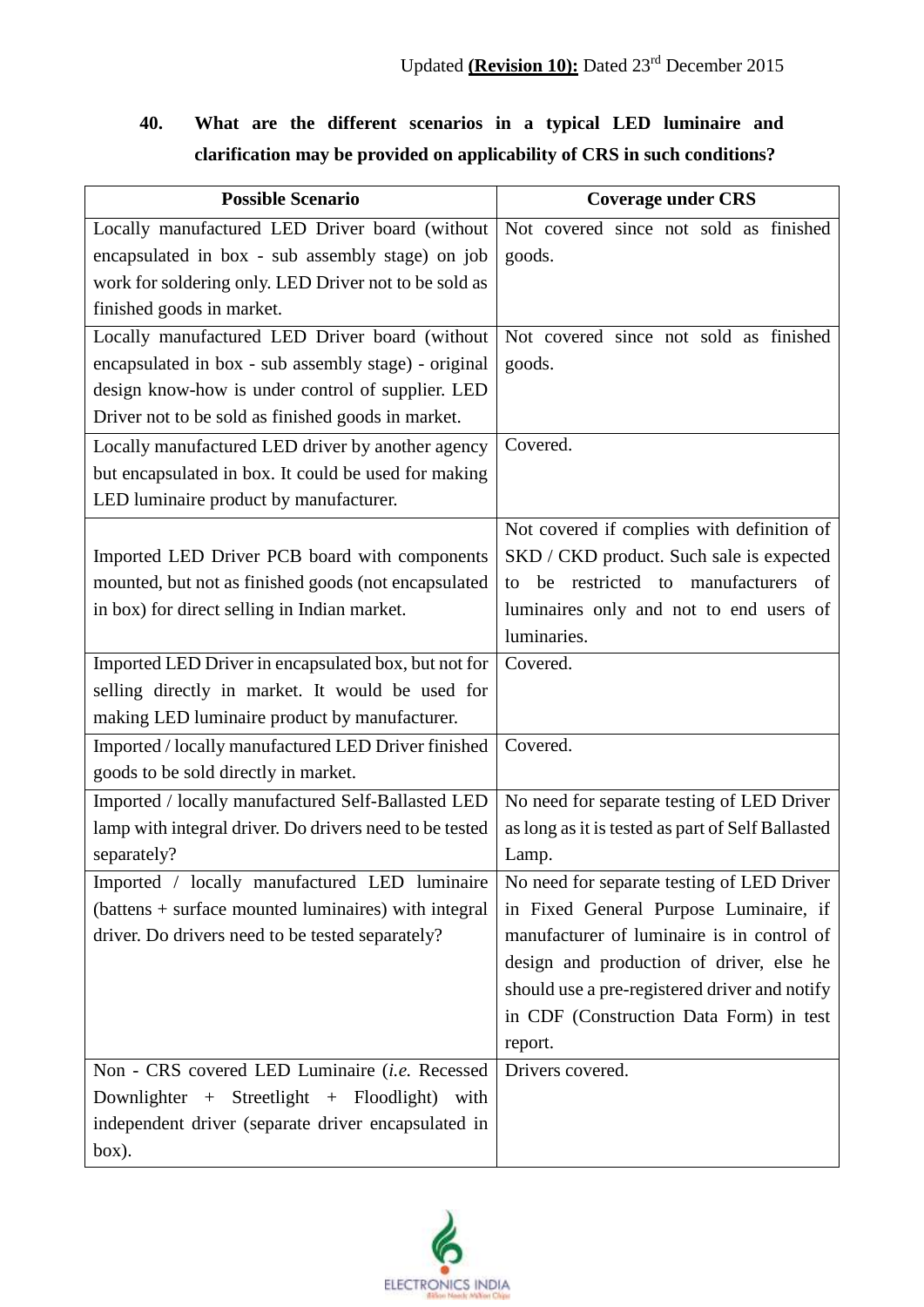| Non - CRS covered LED Luminaire (i.e. Recessed                 | Non - encapsulated LED Drivers (built-in    |
|----------------------------------------------------------------|---------------------------------------------|
| Downlighter + Streetlight + Floodlight) with built-in          | type) are not covered provided it complies  |
| driver (separate driver board, not encapsulated                | with definition of SKD / CKD product.       |
| separately but within the luminaire fixture). Do (this         |                                             |
| sub-assembly) drivers need to be tested separately             |                                             |
| since not being sold as loose driver in market and the         |                                             |
| complete product is not covered under CRS Scheme.              |                                             |
|                                                                | Such products would normally land in        |
| Drivers imported by trading company and sold to                | bonded territory and not covered, since CRS |
| local OEM who is then exporting complete luminaire.            | is not applicable to products manufactured  |
|                                                                | for exports.                                |
| LED Luminaire ( <i>i.e.</i> battens $+$ surface mounted        | Fixed General Purpose Luminaires are        |
| luminaires) with or without Integral Driver.                   | covered.                                    |
| Non - CRS covered LED Luminaire (i.e. Recessed                 | Built-in type drivers for such products are |
| Downlighter + Streetlight + Floodlight)<br>with                | covered if sold in open market.             |
| independent or built-in LED Driver.                            | Independent type (encapsulated) driver are  |
|                                                                | covered even when sold as spares.           |
| Luminaire used for industrial / outdoor<br><b>LED</b>          | Covered.                                    |
| application ( <i>i.e.</i> Bay Light) or for hospitality / home |                                             |
| usage $(i.e.$ Chandelier).                                     |                                             |
| Self-Ballasted Lamp with Integral Driver                       | Covered.                                    |

## **41. Whether Solar Inverter (< 5KVA) used for Solar application is covered under CRO?**

Solar inverters are covered under the standard IEC 62109, which is not mandated under CRS. Therefore, it is not covered under the scope of CRO. (TAC 30).

**42. Whether BIS Registration is mandatory for the power supply (a detachable module) to be imported separately to be used with servers? The server has the option for both AC & DC power supply module that can be pulled out (detachable) from the enclosure?**

Functionally, this device is identical to Adaptors. Hence, if this device is imported as a standalone device, it stands covered under CRO. (TAC 30).

**43. Whether different capacities of cell (e.g. one cell of 2400mAh & other of 3000mAh) or one or two cells of different model can be used in the battery if there is no change in the output voltage?**